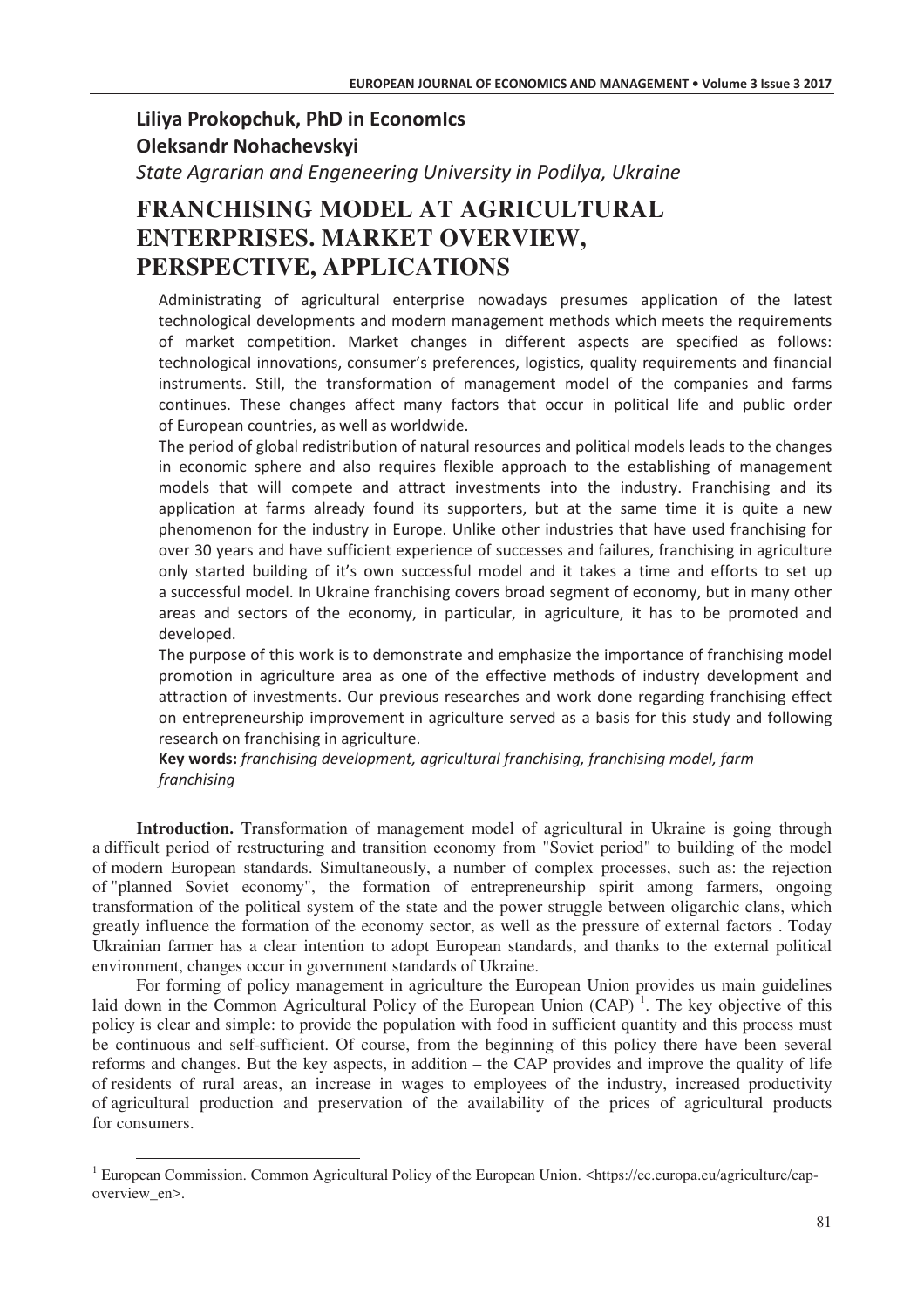**Method and Materials.** The latest analytical data used on franchising in Ukraine, and the European Union became the background of our research. Studying and grouping of world markets was traditionally prepared by the International Franchise Association<sup>1</sup> and International Trade Administration<sup>2</sup>. On the basis of data of the Franchising Federation of Ukraine<sup>3</sup>, Europe Franchise Federation<sup>4</sup> and IFA<sup>5</sup>, we were able to generate major trends in agriculture through the franchising model, which will be developed in Ukraine. Many scientists over a long period have studied the franchising model, which essentially facilitated our research, as their experience and knowledge are ready to present us some "recipes" for success using of the franchising model in other industries. Among them, G. Mellinger<sup>6</sup>, J.M. Mulet<sup>7</sup>, M. Stankovich<sup>8</sup> and others. Trends in the manufecturing of environmentally friendly products and consumer's deny from the genetically modified food encourage entrepreneurs to search for successful business models in this area and for the rapid development of their farms.

**Results, Discussion, Conclusions.** All these demands of modern market and consumers evoked formation of such a model of development and management at agricultural enterprises, which provides for high efficiency, low risk of initial phase of development, rapid return of investment, and sustainable development. Therefore, we believe that the franchising model can reach the goals set by CAP for agriculture area. The concept of franchising model research in agriculture – this is our contribution to achieving of goals stipulated by CAP and to increased integration of Ukrainian farmers to the European standards declared in the CAP.

Our previous research of agricultural franchising was built on specific concepts, such as:

• Franchising Model<sup>9</sup> – an important element of the trade mark (brand) of the company. Franchising was considered as the most effective way to achieve maximum coverage of development areas and increase of customer loyalty.

• Model of franchising as a method of effective attraction of investments in the sector<sup>10</sup> and economy in times of crisis.

• Analysis of franchising market of Ukraine<sup>11</sup>, description of all key areas, description of franchise structuring markets drawbacks and its advantages in the development of various industries.

• A number of conclusions on market trends and recommendations for further research were made.

Today in Ukraine franchising model is used by more than 405 companies, but only two of them belong to the agricultural sector<sup>12</sup>. The choice of governance forms and development of the farm is influenced by several important factors, including:

• Registration and ease of doing business.

• Continuity of the business regardless changing of activities within the enterprise, development or reorganization.

• Transfer of business and assets.

- Taxation consequences directly related to the form of organization.
- Responsibility of the owner.

• The possibility of acquisitions and expansion capital, the possibility of its sale.

Taking into account that farming is mainly a family business where key role in decisions making belongs to the head of the family, it means his knowledge and experience influence the choice of method and form of governance. That sircumstance of business existence which does not consider changes in activities within the enterprise, development or reorganization and the need for expansion of capital and

<sup>3</sup> *Franchising Federation of Ukraine*. <http://www.fdf.org.ua/>.

<sup>11</sup> Чикуркова, А., Ногачевський, О. (2016). Франчайзинг: актуальні проблеми розвитку в Україні. Збірник наукових праць Подільського державного аграрно-технічного університету, 348, 1-16.

 $\overline{a}$ 

<sup>&</sup>lt;sup>1</sup> Hasham, A. (2016). *Communicating the Positive Message of Franchising*, IFA Convention, February 2016.

<sup>2</sup> International Trade Administration. 2016. *2016 Top Markets Report Franchising*. <http://www.trade.gov/topmarkets/>.

<sup>4</sup> EFF, Europe Franchise Federation. 2012. *EFF Franchise Report*. <http://www.eff-franchise.com/Data/ PUBLICATION%202012%20EFF%20FRANCHISE%20REPORT.pdf>.

<sup>5</sup> Hasham, A. (2016). *Communicating the Positive Message of Franchising*, IFA Convention, February 2016.

<sup>6</sup> Mellinger, G. (2010). *La Franchise: La stratégie*. L'opérationnel.

<sup>7</sup> Mulet, J.M. (2014). *Comer sin miedo*. España

<sup>&</sup>lt;sup>8</sup> *OECD* (2011). Evaluation of Agricultural Policy Reforms in the European Union, OECD Publishing

<sup>9</sup> Mellinger, G. (2010). *La Franchise: La stratégie*. L'opérationnel.

<sup>10</sup> International Trade Administration. 2016. *2016 Top Markets Report Franchising*. <http://www.trade.gov/topmarkets/>.

 $^{12}$  Чикуркова, А., Ногачевський, О. (2016). Франчайзинг: актуальні проблеми розвитку в Україні. Збірник наукових праць Подільського державного аграрно-технічного університету, 348, 1-16.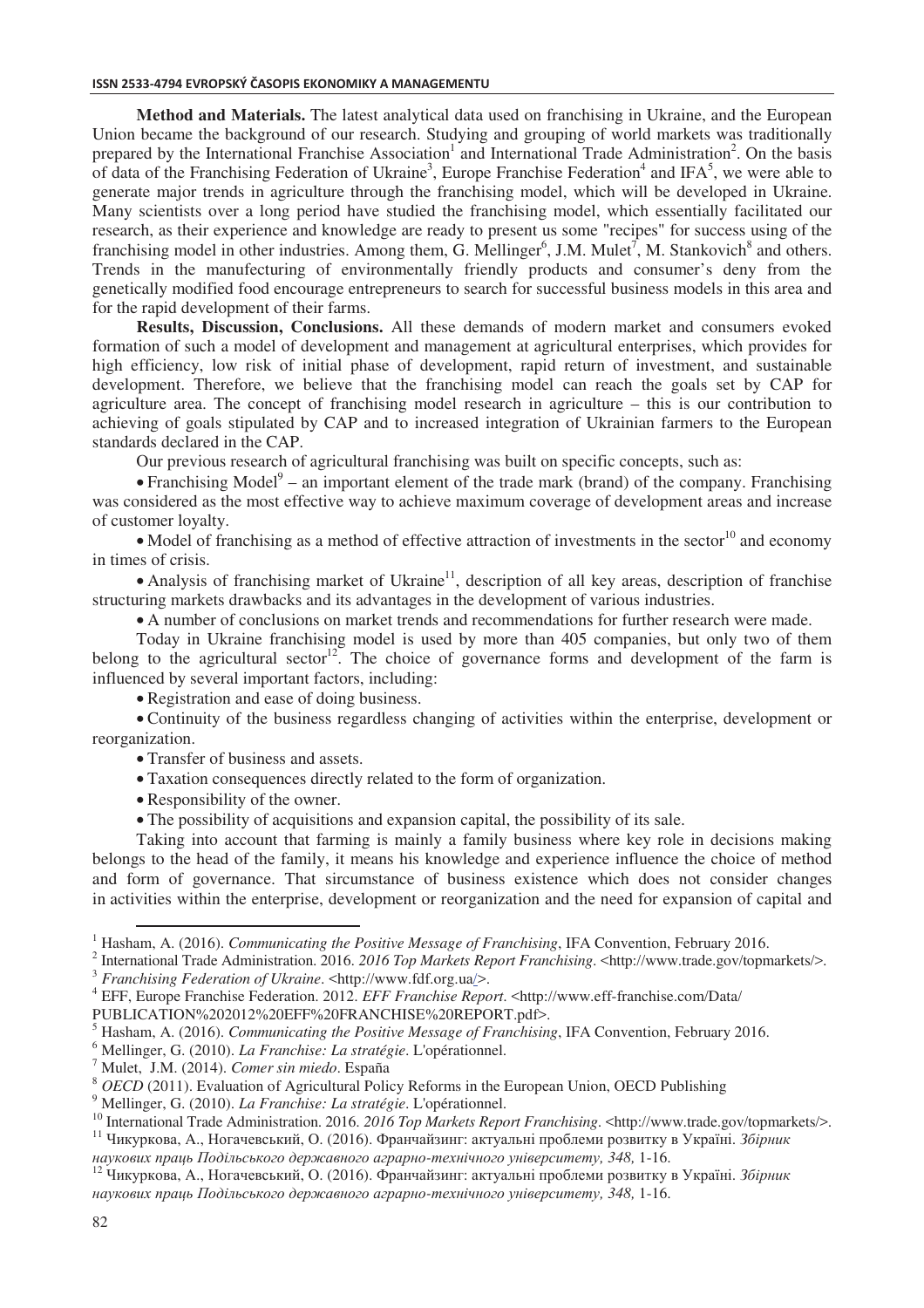attraction of investors may compel the farmer to explore opportunities offered by the business model of franchising. The majority of farmers in Ukraine have basic knowledge on production technologies, processing and storage of food, which they produce. Educational institutions, academic sector and other information source propose modern technology, hardware, and more. The information on which steps the farmer has to undertake to transform fast thier profile inside the industry and how to get investments from the financial market, except for banking, is absent.

Number of market participants of OSG (farmers) currently amount to more than 4.5 million<sup>1</sup>. Farms in Ukraine exist in the following forms:

• Family Farm: owith the creation of a legal entity; owithout legal entity; ocollective farm. • Also farms can unite in: ocooperatives; ocompany; oUnion; ocorporate farms in the form of joint stock companies;  $\circ$  state farms<sup>2</sup>.

Franchise model allows farms to diversify their business efficiently and grow their business through investment of partners – franchisees, using existing market knowledge and technology, technical support. However, at the same time diversifying of their own farm by developing several activities will cause further necessity to develop additional skills and organize themselves in associations or cooperatives which could be created on the basis of a certain activity or territorial type.

Which can be a number of steps for creating a franchise model of agricultural enterprises? A variety of organizational forms in agriculture do not allow to apply the franchising model in the industry simultaneously and widely, fig. 1.



**Fig. 1. Development of organizational forms in agriculture \***  \* Source: systematized by authors

<sup>2</sup> Беззуб, І. Перспективи розвитку сімейних господарств в Україні. Центр досліджень соціальних комунікацій. <http://nbuviap.gov.ua/>.

<sup>1&</sup>lt;br>Веззуб, І. *Перспективи розвитку сімейних господарств в Україні*. Центр досліджень соціальних комунікацій. <http://nbuviap.gov.ua/>.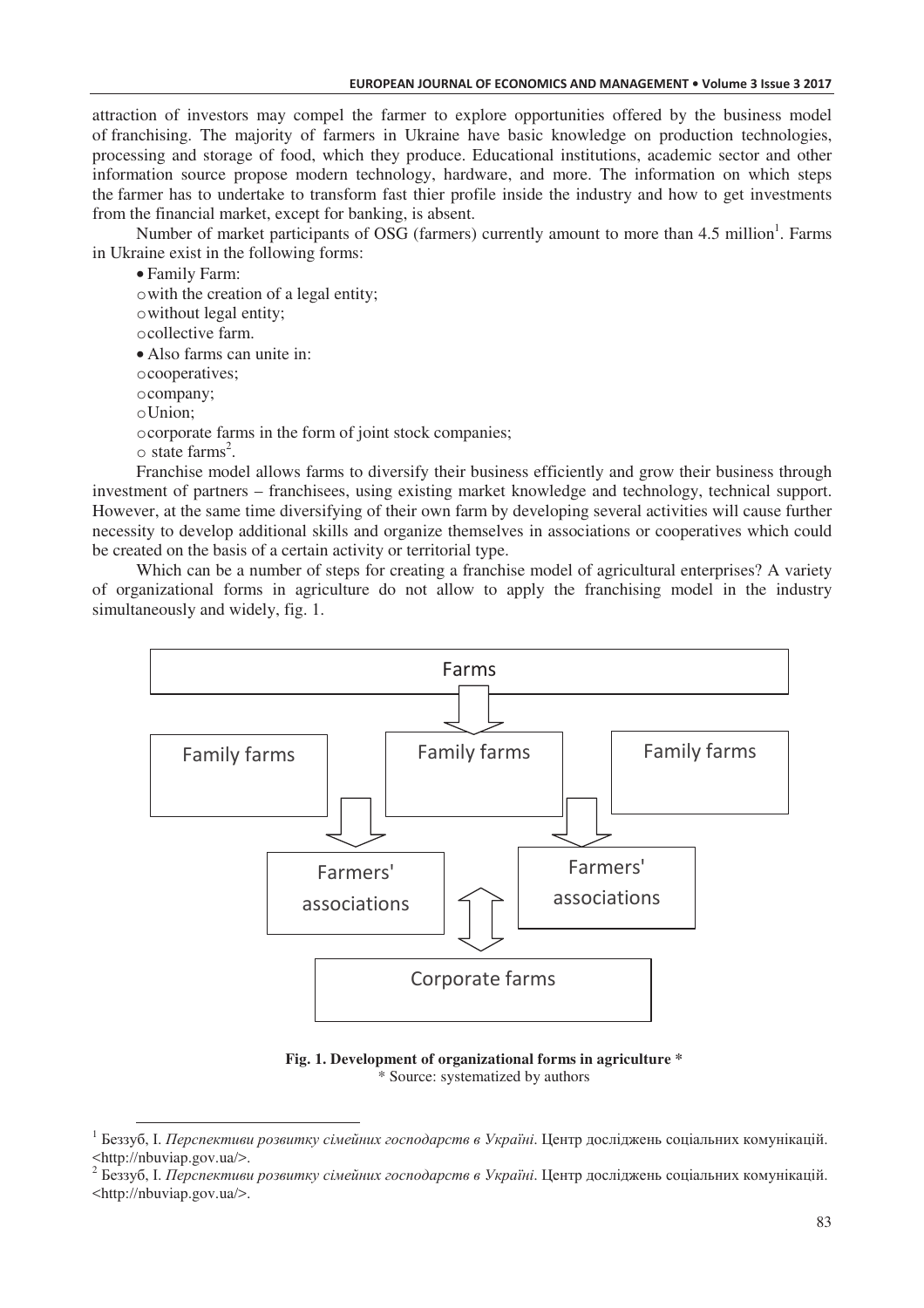Some farms are not always able to provide the complete support to its partners – the franchisee as required by international standards has to invent a model of franchise. Before the introduction of the franchising model, we must consider SWOT analysis of family farms:

#### **1. Strengths family farms.**

1. One of the key advantages – is work. The presence of "unpaid" work family is crucial in forming of individual farms of family type. The ability to influence family work seasonally and independently from fluctuations of the environment, that can not afford another non-family company type. Family work does not require institutional superstructure to monitor and control costs and check the reputation of the employee and the development of his loyalty. Operating expenses in the family farm grows along with farms incomes seasonally. Skills are passed not only by the academic education, but also by features of manufactured specific product or service in particular area.

2. Land as a key factor in agricultural production. In most Western European countries the share of private ownership of land is large enough. Ukraine is not an exception – family farms are based on a relatively small piece of land which is under the rent.

Manage of the own capital. Unlike businesses and corporate farms are not in a family-style, family farms can dispose more flexibly their own profits appeared as a result of the family "unpaid labor". Not only this profit may be used at separation of family members, but also as investment in the expansion and development of its economy. This gives for family farm significant advantages over other forms of farming. Flexibility of family farms in decision-making and use of technology is another benefit in the management of equity holdings of another company type. Family farm uses the machines and equipment quite long, and in unfavorable financial conditions provide for more flexibility to decide and consequently it increases their survivability on the market. Therefore, internal capital resources of family farming are not measured by their market price and suitable to control it better.

### **2. Disadvantages of the family farms.**

• Exposure to external risks and political-administrative factors and social factors as compared with corporate farms and non-family businesses;

• Labor. The employment of the family can have a negative sircumstance that the technological development and technological change increase the necessity for skilled workers, which are often not from the family. High-tech innovations lead to reduce of labor use, while costs for qualified specialists who are able to maintain this equipment are raised.

• Lack of "economies of scale" and land constraints. Failure in a certain areas of growth leads to loss of competitiveness in comparison to corporate agriculture. The technological innovations which can be afforded by a large-scale agricultural production are mainly inaccessible to the family farmer. This is one reason that in the future will lead to a sharp decrease of family farms number and raise proportions of those who will remain at the market. Changes in legislation on the sale of land will only encourage this. But international experience shows that the changes that have occurred due to "economies of scale" are less effective compared to the changes that can happen through optimal and efficient household use of family labor and gain of performance time by those innovations which already exist .

• Access to capital markets. To survive in highly competitive markets farmer is forced to continuously improve production technology and follow the changes which assist more productive and efficient use of limited resources. The changes require substantial investment that can provide investment institutions, if we talk about the market of cheap non-bank capital. Access to these institutions is very limited in the Ukrainian farmer or even absent. Especially in this period of high risks and economic crisis, there is no access to, though expensive, bank funds.

## **3. Opportunities.**

• The ability to avoid significant tax burden. Uncertainty and imperfect legislation allows for flexibility in the tax burden. Certain benefits provided by the law for the development of new agricultural farming allows farmers to "stand up" and decide on directions and benefits of the activity.

• Flexibility in responding to changes of consumer needs. Direct contact with its customers helps to predict and respond quickly to future fluctuations in consumer preferences and of needs. Competent approach to decision making allows you to capture in a short period markets and maintain them.

• Due to the increasing demand for organic food, family farms capable to implement "green" technologies (solar, wind, biomass) by little cost and to offer market their products more expensive than the market price as opposed to corporate farms. The constant costs almost remain unchanged.

#### **4. Threats.**

• A key threat to family farming today – is a legislative and market uncertainty in Ukraine in the near and far future. Ukraine has one of the highest rates of corruption in the world.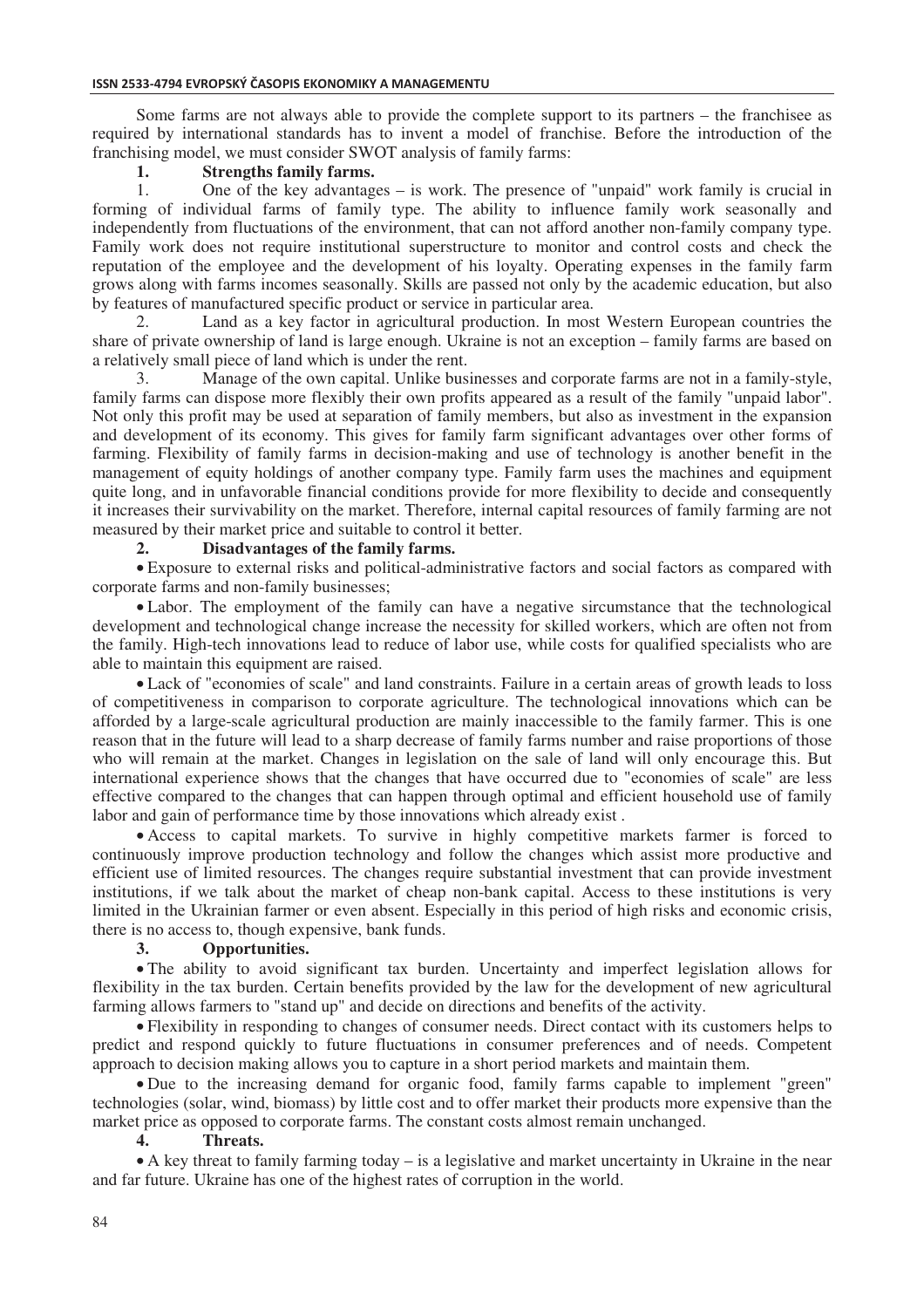• The lack of rural development and the local community as a place of "quality and comfortable" accommodation creates an outflow of young families who want to continue his father's work. In recent years Ukraine has seen a large migration of young people from the village and the country.

The research and analysis shows that building organizational units of family farming is possible even under conditions of high uncertainty and risk. If there are minor changes in the law and understanding of the importance of family farms, it can be developed, scaled flexibly change as business unit as through forms of cooperation and franchise models.

Based on data analysis, we can conclude that family farms have to be combined in various forms of association.

Our previous studies have shown that the main principles of the established and developing agricultural groups based on franchising and cooperation, include:

• combines one category of products or groups of products;

- sustainable range of products;
- TM and other intellectual property is common;

• entrance control and requirements for quality and composition of the finished product, which is mandatory for all suppliers and farms;

• principles and provisions for the selection and examination of farms as suppliers of goods and services that meet the international criteria and standards.

• unified pricing policy on the domestic market;

- unified marketing policy.
- rent or leased warehouse space for storage of agricultural products.

The concentration of these types of associations will force farmers to transfer certain functions of decision making to the governing body of the association. Of course, that lack of knowledge and skills of business management and development of enterprises, can lead to conflicts and decline of enterprises. Therefore the construction of curricula of development farm, their possible transformation to the association, using the model of franchising to expand their business and attracting investment requires specialists and time.

Application of franchising models at their development was the success factor, which allowed the market leaders to achieve economic prosperity and high capitalization. The key principles of creating franchising models include the following steps:

- 1. Creating a concept of franchise model.
- 2. Five business-lines of franchise development.
- 3. Financial aspects of the franchising.<br>4. Developing a model of management
- Developing a model of management and engineering of franchising network.
- 5. Creating models of obligatory tools of the franchise development:
- a. franchise operation manual;
- b. creating "Operations Portal";
- c. staff training and the creation of uniform service standards
- d. monitoring compliance with common standards;
- e. creating a contractual framework.

It is clear that the implementation and development of this model, farmers' associations should engage experts and specialists in different areas and skills. Additional features that will appear in the organization, will include the following areas:

- Franchise Sales and Development of franchising company;
- Management of franchisees network;
- Marketing Management franchise network;
- Financial management and accounting;
- Staff training to franchisees;
- Jurisprudence;
- IT portal network.

International experience shows that when creating a franchise model and its development, these functions should be identified and form a separate business unit or a separate business organization. The sequence of the franchise model of agricultural enterprises development practically will not differ significantly from the commonly known principle, Fig. 2.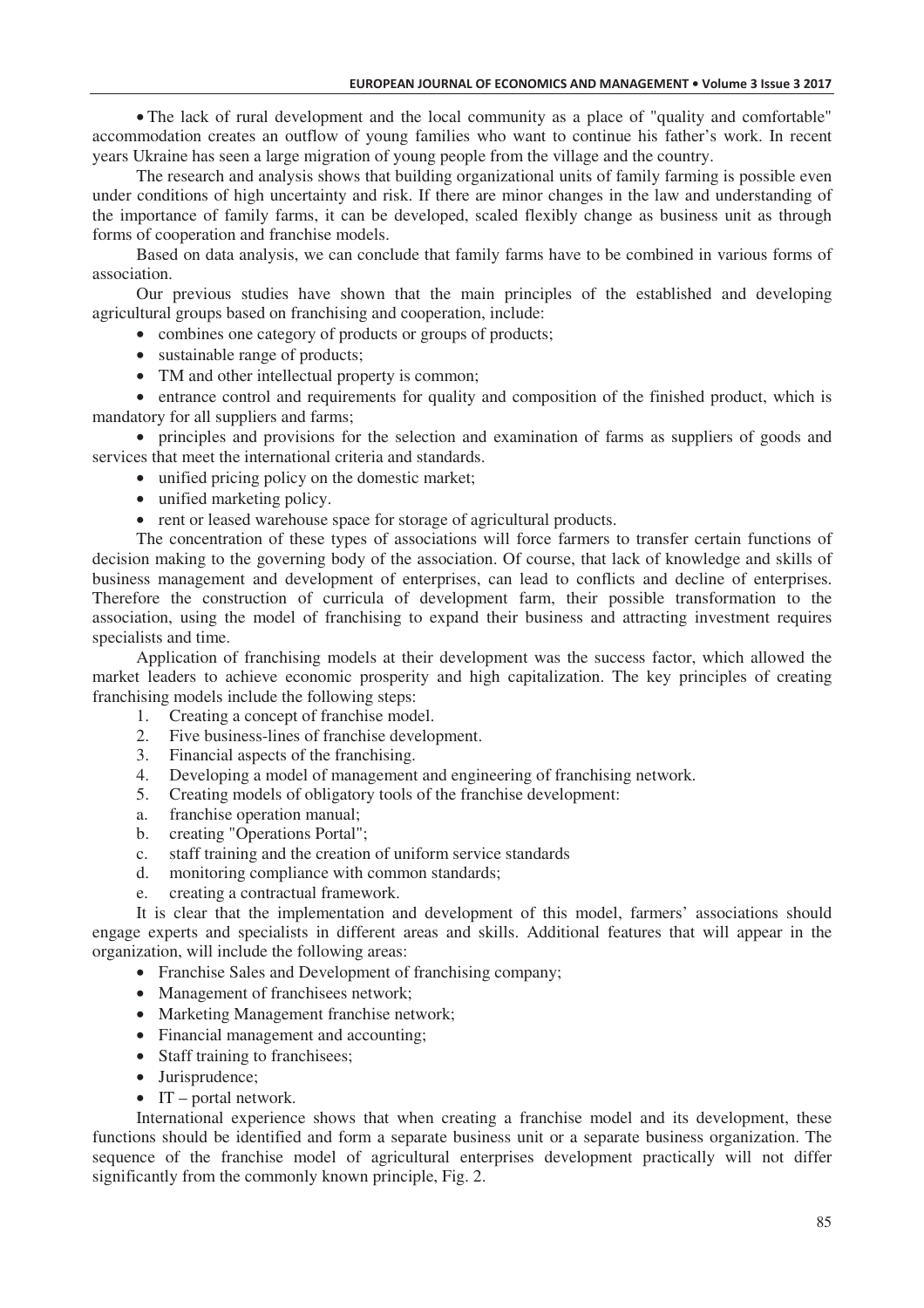

**Fig. 2. Creating a franchise for agricultural enterprises \***  \* Source: systematized by authors

Which means that transformation will take place not only in the corporate governance model agricultural union, but it is necessary to develop new features and controls that had not been characterized for agricultural enterprises. Without sufficient methodological framework, without proven successful pilot projects and the use of international experience, such projects are bound to fail. Perhaps today it is only reason why absent widespread use franchise model in agriculture Ukraine.

Successful used franchise model in several agricultural producers requires thourough study, especially of their negative experience. Not always companies are willing to publicly share their negative experience, as this is not a sustainable practice in Ukraine and these companies are still in the stage of active development and attract both foreign investors and domestic – franchisees. But international practice already has 50 years of experience in franchise development and this allows us to explore the positive side use franchising and negative effects of the franchise $1<sup>1</sup>$  Understand the main reasons for that were precondition of such failures. Studying the international experience of franchising community, we have articulated the following main reasons for failure. In our opinion, they characterize in better way the activities of organizations not depending on the areas of:

• **Lack of business skills.** Possession of skills in agricultural production, the ability to sell and provide logistics – does not mean that the organization and its successful sales professionals have skills and development of franchising. Most successful companies lose control over the franchisee network development and for business in general it happens due to the following reason: lack of skills, and deny to search for this knowledge at market experts. Often franchisees begin their own search for the necessary information and acquire necessary skills without help and support of franchise owners, but in this case they are not corporate naturely and appeared haphazardly. All further attempts of franchisors "catch up" their partners do not lead to the desired result.

• **Franchisee underestimate its obligations.** Franchise owners and their brokers are often consciously in their messages to the market "lose" information which partners – the franchisee invest in buying and starting of a business, the franchise will have to work sometimes even more than before. Therefore, the franchisees often expect "miracles" – that someone will come and do them a business. When expectations are not fulfilled, the franchisee all blames for the failure try are switched to the franchisor.

• **Incompetence and lack of knowledge among staff.** Incompetence of staff tarts when training of specialists are neglected and random persons are appointed to the position of franchise. This is applicable also to the franchisor and in franchisee. But from the failure of the first suffers franchisees.

• **Location chosen by mistake.** The speed of the franchise can't bring money without improvement. Being not designed and not calculated new point of sales leads to significant losses. The bigger lose falls on the franchisor: reputation, income, bankruptcy. This mainly occurs in growing markets where franchise owners are blinded by increasing revenue from new partners and not interested in the profitability of each new point of sales performance of each manager and the new unit.

 $\overline{a}$ 

<sup>&</sup>lt;sup>1</sup> Wilson, S. TOP 10 Reasons Why Franchising Fail. <http://allbusiness.com/>.